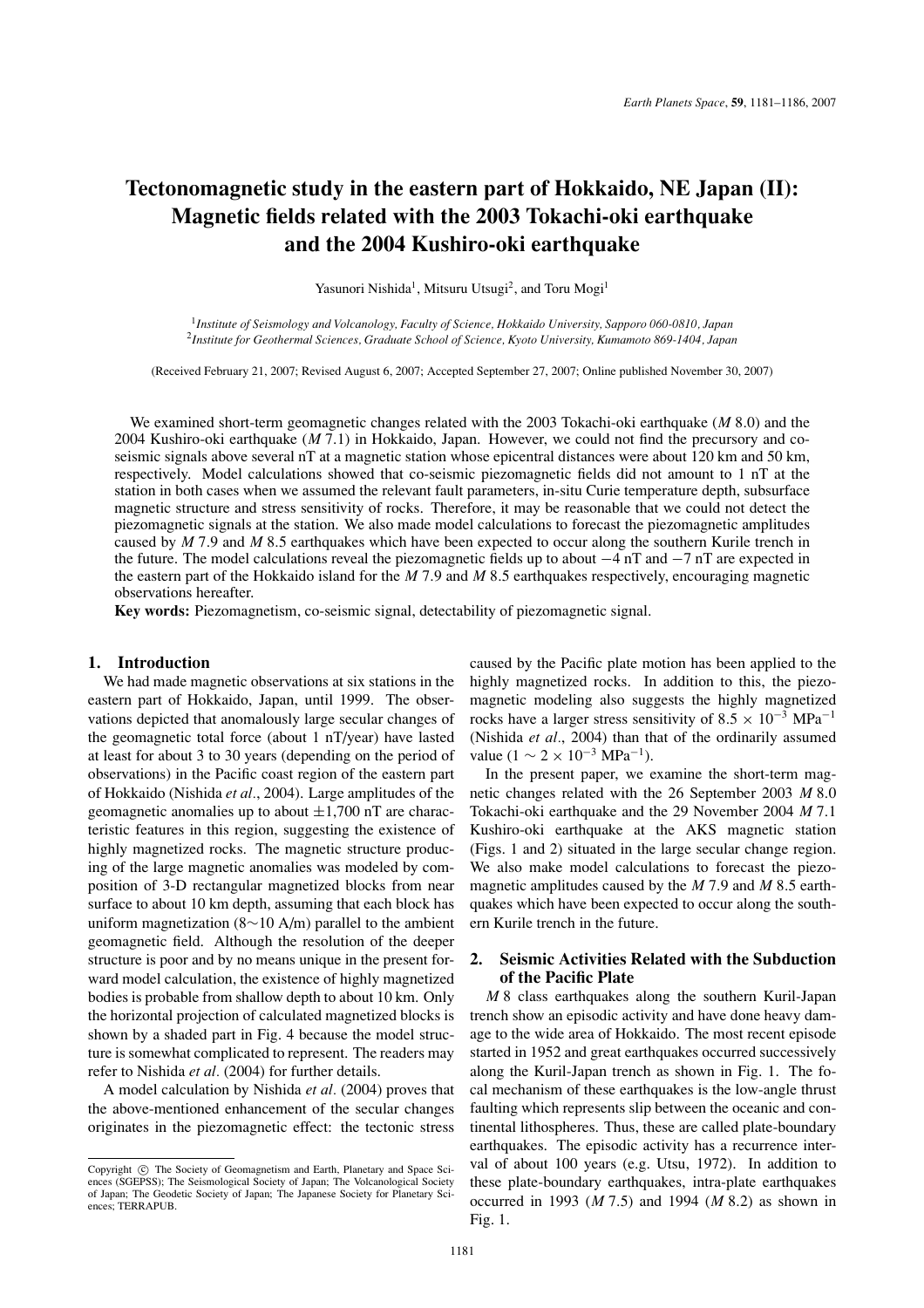|                  | Lat   | Lon        | ⊥     | W     | Depth | Strike | Dip | Rake | Slip | M   |
|------------------|-------|------------|-------|-------|-------|--------|-----|------|------|-----|
|                  |       | $(^\circ)$ | (km)  | (km)  | (km)  | (0)    | 70) | (0)  | (m)  |     |
| $2003*$          | 42.12 | 144.55     | 85.7  | 83.0  | 19.7  | 231    | 22  | 110  | 5.2  | 8.0 |
| $2004*$          | 42.91 | 145.40     | 22.2  | 18.3  | 44.3  | 212    | 26  | 87   | 2.1  | 7.1 |
| 1894**           | 42.5  | 146.0      | 200.0 | 100.0 | 15.0  | 240    | 14  | 90   | 2.4  | 7.9 |
| $17^{th}$ $c***$ | 42.99 | 147.22     | 200.0 | 100.0 | 17.0  | 228    | 20  | 90   | 5.0  | 8.5 |
|                  | 41.82 | 145.38     | 100.0 | 100.0 | 17.0  | 228    | 20  | 90   | 10.0 |     |

Table 1. Fault parameters of earthquake models used for the calculation of the piezomagnetic field changes.

∗: after Geograph. Surv. Inst. Jpn. (2006), ∗∗: after Tanioka *et al.* (2007), ∗∗∗: after Satake *et al.* (2004).



Fig. 1. Great and major earthquakes along the Kuril-Japan trench occurred in the 20<sup>th</sup> centuries (modified after Kikuchi, 2003). A bold arrow indicates the direction of the Pacific plate motion. AKS shows a magnetic station while MMB (Memanbetsu Magnetic Observatory of the Japan Meteorological Agency) represents the reference station.

Succeeding to these earthquakes, two plate-boundary earthquakes occurred in 2003 and 2004 (Fig. 2). The slip distribution, estimated from tsunami wave forms, aftershock distributions and seismic wave forms, revealed that the whole area of the fault of the 2003 Tokachi-oki earthquake (*M* 8.0) overlapped only the western part of the fault plane of the 1952 Tokachi-oki earthquake (*M* 8.2), although the epicenter of the 2003 event was very close to that of the 1952 event (Tanioka *et al.*, 2004). This suggests the eastern part of the fault plane of the 1952 event has potential to generate a large earthquake in the future. Co-seismic horizontal principal strain of the 2003 event was estimated by Ueda and Takahashi (2005) as about (3  $\sim$  4) × 10<sup>-6</sup> around AKS, based on the GPS observations. The GPS observations also showed no detectable precursory displacement at stations located 70  $\sim$  240 km away from the epicenter, at least during 20 hours preceding the main shock (Irwan *et al.*, 2004). The precursory strain change, if any, should be less than  $10^{-7}$ .

In the next year, the 2004 Kushiro-oki earthquake (*M* 7.1) occurred off the eastern part of Hokkaido (Katsumata and Yamanaka, 2006). Takahashi (personal communication) estimated the co-seismic strain as  $(5 \sim 10) \times 10^{-7}$ around AKS. Any seismic and geodetic precursory signals were not found. The 2003 event probably triggered the 2004 event because the GPS data after the 2003 event have shown propagation of slow slip on the plate boundary to the east



Fig. 2. The fault planes of the 2003 and 2004 events are projected onto the horizontal surface as shown by the solid squares, while those of the 1894 event and the 17<sup>th</sup> century event are shown by dashed squares. For the  $17<sup>th</sup>$  century event, the fault plane is assumed to be subdivided into two parts; the eastern and western segments slipped 10 m and 5 m, respectively, to generate the *M* 8.5 earthquake. Upper edges of the fault planes are shown by bold lines and dashes. Arrows represent the slip vector of the hanging wall.

(e.g. Murakami, 2005). Even after the 2004 event, the slow slip still proceeds and the eastern edge of slipping region migrates to the east, suggesting another earthquake will be triggered in the neighboring seismogenic region.

Fault parameters of the 2003 and the 2004 events estimated from the inversion of the seismic data are shown in Table 1 to use them as parameters for piezomagnetic modeling in the latter section.

### **3. Magnetic Records**

After three and a half years' closing since 1999, we reopened the magnetic field observation at AKS on June, 2003. Measurement has been made by a proton precession magnetometer every 5 minutes with a sensitivity of 1 nT. Since then, we encountered two seismic events which occurred around the station in 2003 and 2004 as mentioned above: the epicentral distances from AKS to the 2003 and 2004 events are about 120 km and 50 km, respectively.

We subtract magnetic field values at the reference station MMB (Memanbetsu Geomagnetic Observatory; Fig. 1) from the observed ones at AKS to discriminate the piezomagnetic signals at AKS. Figure 3 shows magnetic records for 24 hours including the occurrence time of the 2003 and 2004 events. The records shown by thin curves represent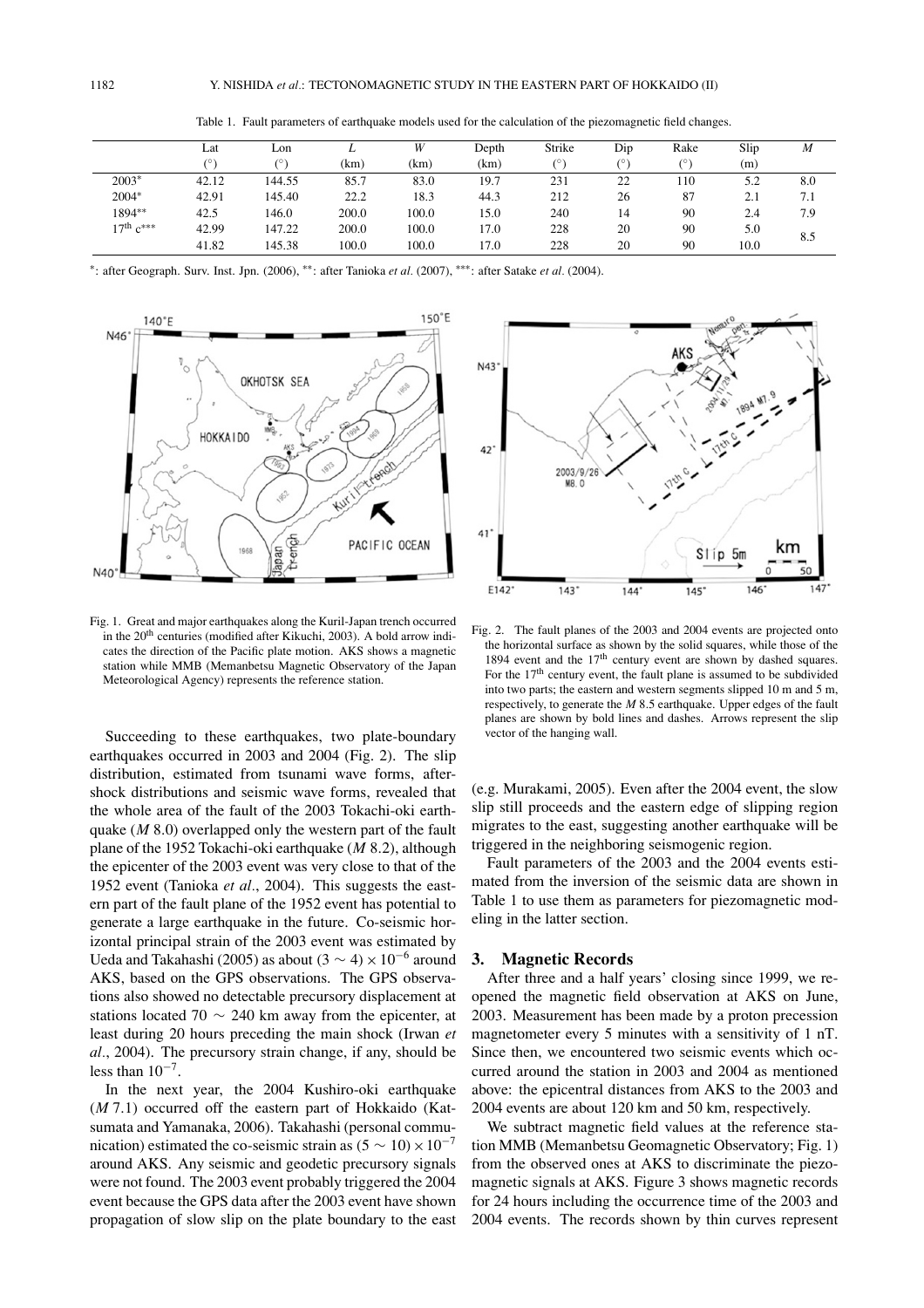

Fig. 3. Differences of the total force intensity between AKS and MMB (solid line) are shown for 24 hours before and after the 2003 and 2004 events. Raw data of the magnetic total fields at the reference station (MMB) (thin line).

raw data of the magnetic total fields at MMB to indicate the degree of the external field disturbances such as magnetic storms and diurnal variations. As the simple difference between two stations cannot completely remove the regional differences of the external field disturbances nor the local induced magnetic fields, which are independent from the piezomagnetic changes, we established corrected differences to extract the piezomagnetic signals using the Wiener filter method by Davis *et al.* (1979) and Davis *et al.* (1981) as shown by bold curves. Although the corrected differences do not eliminate perfectly the effect of the abovementioned regional differences as shown in Fig. 3, we cannot find clear manifestations of the short-term precursory and co-seismic signals, if any, above several nT in both cases. Then, to inspect the detectability of the piezomagnetic signals in both cases, we made model calculations as in the next section.

# **4. Model Calculations**

Utsugi (1999, 2000) and Utsugi and Nishida (in preparation) have developed an analytical formula for the piezomagnetic potentials due to various types of pressure source within a non-uniformly magnetized medium. In order to represent the non-uniform distribution of the crustal magnetization, they assume that the crust is divided into a number of blocks and each block has its own magnetic properties, such as the magnetization and the stress sensitivity. The ge-



Fig. 4. Calculated piezomagnetic fields caused by the 2003 Tokachi-oki earthquake. Contour interval is 0.5 nT. Shaded part represents a horizontal projection of the calculated highly magnetized blocks in the upper crust (Nishida *et al.*, 2004).



Fig. 5. Calculated piezomagnetic fields caused by the 2004 Kushiro-oki earthquake. Contour interval is 0.5 nT.

omagnetic field change at a certain point is approximated by the sum of the piezomagnetic fields derived from each block. The piezomagnetic potential  $W_k$  due to a magnetized block is expressed by a definite surface integral over the boundary surface *S* of the block (Sasai, 1991):

$$
W_k(\mathbf{r}_0) = C_k \iint_S [{-\partial u_k(\mathbf{r})}/{\partial n} +2(\lambda + \mu)/(3\lambda + 2\mu)\Delta \mathbf{m}^k \cdot \mathbf{n}](1/\rho) +u_k(\mathbf{r}){\partial \partial n(1/\rho)}dS,
$$

where

$$
C_k = 1/2\beta\mu J_k(3\lambda + 2\mu)/(\lambda + \mu),
$$
  
\n
$$
\Delta \mathbf{m}^k = 3/2(\partial u_k/\partial x_l + \partial u_l/\partial x_k) - \delta_{kl} \nabla \cdot \mathbf{u}.
$$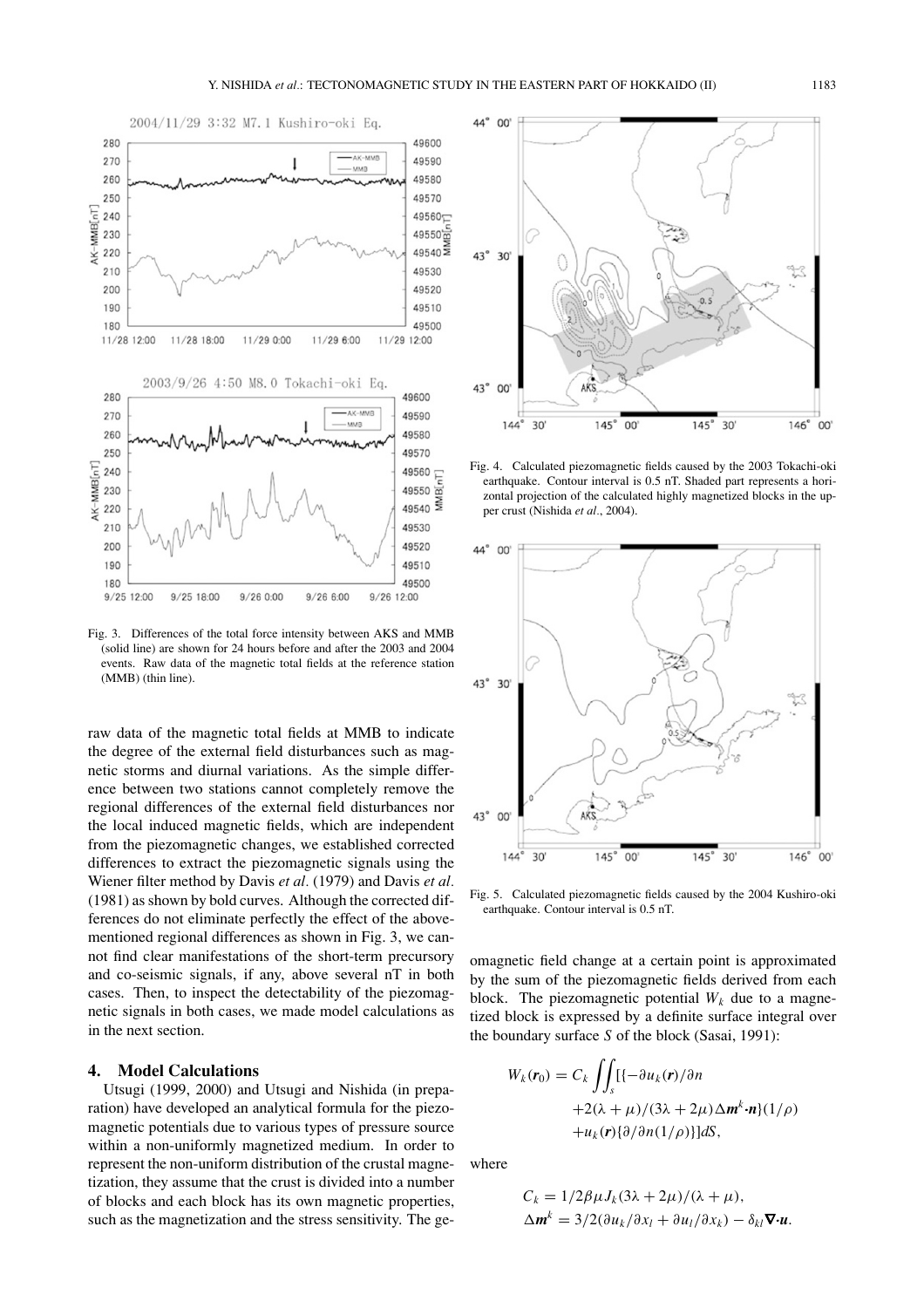

Fig. 6. Calculated piezomagnetic fields caused by the 1894 Nenuro-oki earthquake. Contour interval is 1 nT.

In the above, *k* indicates the *k*-th Cartesian component and *n* an outward normal to the surface *S*.  $\delta_{kl}$  denotes the Kronecker delta and  $\boldsymbol{u}$  is the displacement vector due to pressure source.  $J_k$  means the  $k$ -th component of the rock magnetization. We denote  $\rho$  as the distance between the location of the observation point  $r_0$  and the arbitrary point  $r$ on  $S(\rho = |r_0 - r|)$ .  $\beta$  is the stress sensitivity, and  $\lambda$  and  $\mu$ Lame's constants.

This definite surface integral cannot be solved analytically, in contrast with the indefinite integral as in the case of homogeneously magnetized half-space earth model (e.g., Sasai, 1991). However, Utsugi (1999, 2000) and Utsugi and Nishida (in preparation) show that an integral with respect to either coordinate  $x_i (= x \text{ or } y \text{ or } z)$  can be represented by an analytical form including elliptic integrals. Therefore, the surface integral over the block surface is reduced to the line integral. Through the numerical evaluations of the line integral, we can estimate the piezomagnetic field easily.

We calculated the co-seismic piezomagnetic fields for the 2003 and 2004 events, applying the above-mentioned method. In the calculations, we need some parameters such as the fault parameters, the Curie temperature depth, the magnetization of crustal rocks, and the stress sensitivity of rocks. Then, we assumed the fault parameters as shown in Table 1. In-situ Curie temperature depth was estimated by Okubo *et al.* (1989) as about 15 km. The magnetic structure and the stress sensitivity are described in Section 1.

The calculated results are shown in Figs. 4 and 5 for the cases of the 2003 and 2004 events, respectively. In the case of the 2003 Tokachi-oki earthquake of *M* 8.0, we have small piezomagnetic signals of a few nT around the highly magnetized region, but the nodal line of the positive and negative signals runs near AKS. In the case of the 2004 Nemuro-oki earthquake of *M* 7.1, we can expect only sub-nT changes at the maximum on land. Therefore, it is reasonable that we could not detect the piezomagnetic signals at AKS.



Fig. 7. Calculated piezomagnetic fields caused by the 17<sup>th</sup> century earthquake. Contour interval is 1 nT.

Calculated piezomagnetic fields for the 2003 event amount to the maximum amplitude of about −2 nT in an area to the north of AKS, which should have been detectable by our observation system. Unfortunately, however, we had closed a station around there (station KKM in Nishida *et al.*, 2004).

# **5. Piezomagnetic Fields Caused by Expected-tooccur Earthquakes**

As described in Section 2, migration of the slow slip after the 2003 event suggests another earthquake will be triggered in the neighboring seismogenic region. This predicted earthquake is hypothesized to occur off the Nemuro peninsula where the *M* 7.9 earthquake occurred in 1894 (Fig. 2) because the 1973 *M* 7.4 earthquake taken place off the Nemuro peninsula released only a part of the strain energy accumulated there (Shimazaki, 1974). Headquarters for Earthquake Research Promotion (2003) presents the probability whether the predicted earthquake occurs within these 30 years as about 30% and anticipates the energy release of about two times as much as the 1973 event. The fault model is estimated as low-angle thrust faulting by Tanioka *et al.* (2007) as shown in Fig. 2 and Table 1, based on the tsunami records of the 1894 event.

In addition to the above-mentioned expected-to-occur earthquake off the Nemuro peninsula, traces of prehistoric and historic tsunami deposits in the eastern part of Hokkaido have revealed unusually large tsunamis occurred about every 300∼500 years on average over the past 2,000∼7,000 years, most recently about 350 years ago (the  $17<sup>th</sup>$  century), suggesting occurrence of a great earthquake of *M* 8.5 in the present century (Hirakawa *et al.*, 2000; Nanayama *et al.*, 2003). As it is difficult to predict the detailed seismic parameters at present, we hypothesize that the unusual tsunami earthquake of *M* 8.5 will come again in the future. Satake *et al.* (2004) proposed an optimal seismic source model shown in Fig. 2 and Table 1 to reproduce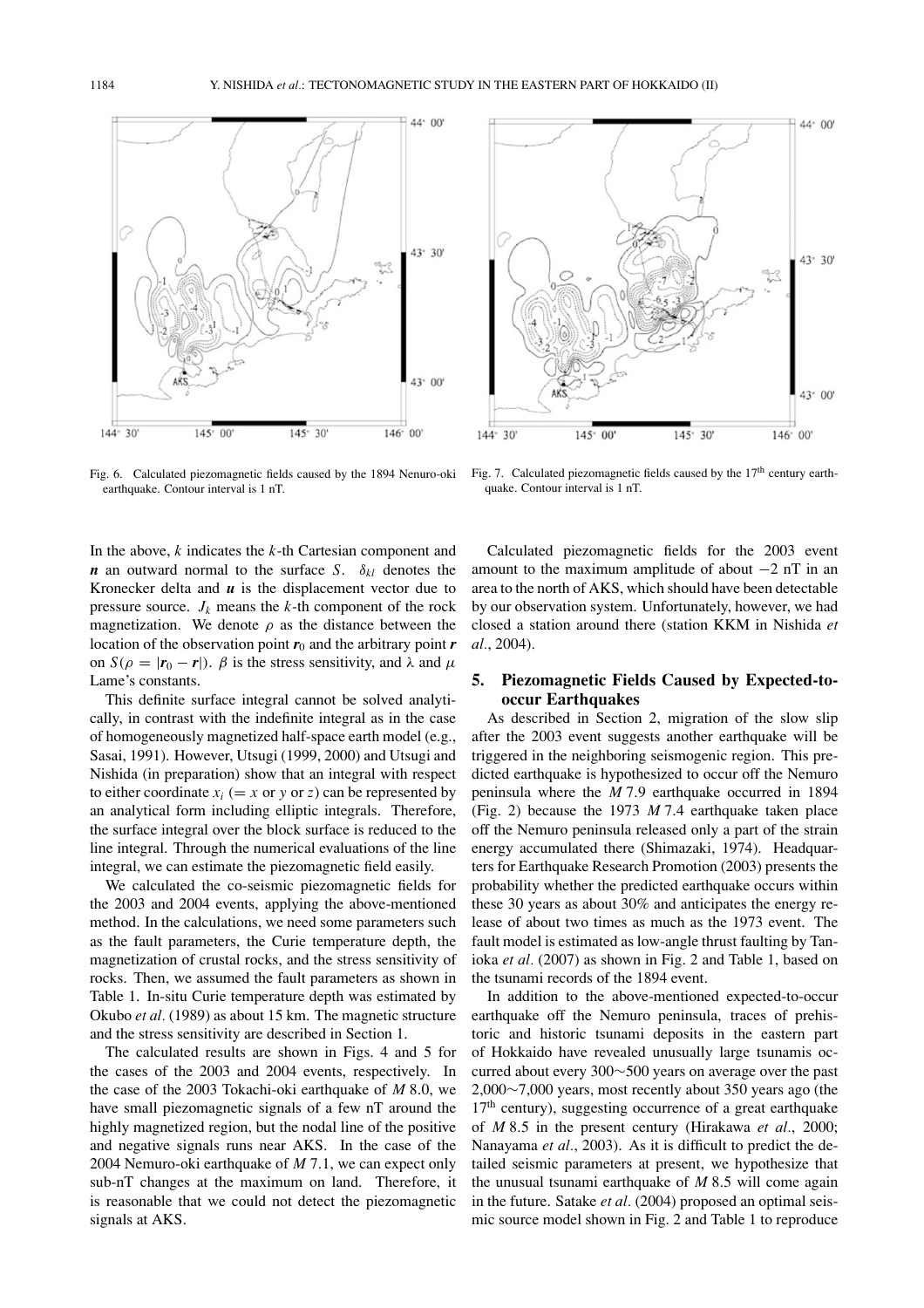tsunami heights along the Hokkaido coast which were deduced from tsunami deposits: a low-angle thrust faulting with uniform 10 m slip of the western segment and uniform 5 m slip of the eastern segment may occur simultaneously along the Kuril-Japan trench axis to generate the *M* 8.5 earthquake.

We made model calculations to forecast the piezomagnetic amplitude caused by these two extected-to-occur earthquakes. Necessary parameters for the calculation, such as the Curie temperature depth, the subsurface magnetic structure and the stress sensitivity, are common to those described in Section 4.

The model calculations give the piezomagnetic fields up to about −4 nT and −7 nT in the eastern part of Hokkaido (Figs. 6 and 7) for the *M* 7.9 and *M* 8.5 earthquakes, respectively. We notice that the piezomagnetic field tends to be enhanced around the margin of the strongly magnetized blocks as seen typically in Fig. 4. Such enhancement is explained by the fact that magnetic fields arising from the stress-induced magnetization tend to cancel one another within a uniformly magnetized block, while they do not at the boundary between the strongly and weakly magnetized mediums (Oshiman, 1990; Utsugi, 1999, 2000).

#### **6. Discussion and Conclusion**

We could not find significant magnetic signals related with the 2003 Tokachi-oki earthquake and the 2004 Kushiro-oki earthquake at the AKS station. Model calculations showed that co-seismic piezomagnetic fields did not amount to 1 nT at AKS in both cases despite the use of the strong magnetization and high stress sensitivity of the rocks around the station. The results may be due to too long hypocentral distances despite the large earthquake magnitudes.

A model calculation for an expected-to-occur earthquake of *M* 7.9 off the Nemuro peninsula shows the co-seismic magnetic change up to about −4 nT in the eastern part of Hokkaido. Another model calculation also reveals the coseismic magnetic field change up to about −7 nT for an expected-to-occur earthquake of *M* 8.5.

The results would be of much help for us to design the optimal arrangement of magnetometers to detect the coseismic signals. Considering the forecasted piezomagnetic amplitudes, we re-opened the magnetic stations at NEM, SHI, NIT and NIB as well as AKS shown in Nishida *et al.* (2004). In addition, we newly established 3 stations at OBT (N43°07′35.5″; E144°46′23.3″) and HTU (N43°11′17.7″; E145°18′43.8″) on June, 2006 and at BEK (N43°20′12.8″;  $E145°10'50.3'$  on June, 2007.

However, rough estimates show a small amount of precursory piezomagnetic signals, say only less than 0.1 nT/year, on land stations when we assume the linear accumulation of the strain caused by the Pacific plate motion during these about 80 years recurrence-interval for the Nemuro peninsula earthquake and 350 years for reappearance of the 17<sup>th</sup> century earthquake. It would be difficult to discriminate precursory signals of piezomagnetic origin through our current system of observation (sensitivity of 1 nT) and we need more improved observations: for example, we approach the epicentral region through ocean bot-

tom observations to detect more amplified signals (Utsugi, 1999; Utsugi and Nishida, in preparation) and/or try other attempts such as magnetic observations within boreholes at appropriate places on land because magnetic poles are expected to emerge along the wall of the borehole to enhance the piezomagnetic signals as predicted theoretically by Sasai (1994, 2001) and Sasai *et al.* (2007).

**Acknowledgments.** We thank Minoru Kasahara, Hiroaki Takahashi, Yoshikazu Tanaka and Masayoshi Ichiyanagi who have supported this study. We also thank staffs at Memanbetsu Geomagnetic Observatory of the Japan Meteorological Agency (JMA) for providing magnetic records. Gratitude is expressed to Takeshi Hashimoto and Masamitsu Takada and Akkeshi Marine Station of Hokkaido University for their great efforts in the field work. Yoichi Sasai and Kenichi Yamazaki provided useful review comments to complete the manuscript.

#### **References**

- Davis, P. M., F. D. Stacey, C. J. Zablocki, and J. V. Olson, Improved signal discrimination in tectonomagnetism: discovery of a volcanomagnetic effect at Kilauea, Hawaii, *Phys. Earth Planet. Inter.*, **19**, 331–336, 1979.
- Davis, P. M., D. D. Jackson, C. A. Searls, and R. L. McPherron, Detection of tectonomagnetic events using multichannel predictive filtering, *J. Geophys. Res.*, **86**, 1731–1737, 1981.
- Geographical Survey Institute of Japan, Crustal deformation caused by the recent seismic activities, http://cais.gsi.go.jp/HENDOU/hendou.html/, 2006.
- Headquarters for Earthquake Research Promotion, Long-term evaluation of seismic activities along the Kuril trench, http://www.jishin.go.jp/ main/index.html, 2003 (in Japanese).
- Hirakawa, K., Y. Nakamura, and T. Echigo, Large paleo-tsunamis along the Pacific coast of Tokachi region, Hokkaido, *Chikyu Monthly*, special issue, **31**, 92–98, 2000 (in Japanese).
- Irwan, M., F. Kimata, K. Hirahara, T. Sagiya, and A. Yamagiwa, Measuring ground deformation with 1-Hz GPS data: the 2003 Tokachioki earthquake (preliminary report), *Earth Planets Space*, **56**, 389–393, 2004.
- Katsumata, K. and Y. Yamanaka, The 29 November 2004 M7.1 Kushirooki earthquake; An event between the on-going seismic quiescence area and the asperity ruptured by the 1973 Nemuro-oki earthquake, *Geophys. Bull. Hokkaido Univ.*, **69**, 23–39, 2006 (in Japanese with English abstract).
- Kikuchi, M., *Realtime seismology*, Univ. Tokyo Press, p. 222, Tokyo, 2003 (in Japanese).
- Murakami, M., Slow slip on the plate boundary offshore eastern Hokkaido Japan along Kuril trench since the occurrence of M8.0, 2003 Tokachioki earthquake, in *Abstracts of the Seismol. Soc. Jpn., 2005 Fall Meeting*, 29, 2005.
- Nanayama, F, K. Satake, R. Furukawa, K. Shimokawa, B. F. Atwater, K. Shigeno, and S. Yamaki, Unusually large earthquakes inferred from tsunami deposits along the Kuril trench, *Nature*, **424**, 660–663, 2003.
- Nishida, Y., Y. Sugisaki, K. Takahashi, M. Utsugi, and H. Oshima, Tectonomagnetic study in the eastern part of Hokkaido, NE Japan: Discrepancy between observed and calculated results, *Earth Planets Space*, **56**, 1049–1058, 2004.
- Okubo, Y., H. Tsu, and K. Ogawa, Estimation of Curie point temperature and geothermal structure of island arcs of Japan, *Tectonophys.*, **159**, 279–290, 1989.
- Oshiman, N., Enhancement of tectonomagnetic change due to non-uniform magnetization in the Earth's crust—two dimensional case studies, *J. Geomag. Geoelectr.*, **42**, 607–619, 1990.
- Sasai, Y., Tectonomagnetic modeling on the basis of the linear piezomagnetic effect, *Bull. Earthq. Res. Inst., Univ. Tokyo*, **66**, 585–722, 1991.
- Sasai, Y., Enhancement of piezomagnetic signals within a bore-hole, in *Electromagnetic Phenomena Related to Earthquake Prediction*, edited by M. Hayakawa and Y. Fujinawa, 51–54, TERRAPUB, Tokyo, 1994.
- Sasai, Y., Tectonomagnetic modeling on the piezomagnetism: a review, *Annali di Geofisica*, **44**, 361–368, 2001.
- Sasai, Y., M. J. S. Johnston, Y. Tanaka, R. Mueller, T. Hashimoto, M. Utsugi, S. Sakanaka, M. Uyeshima, J. Zlotnicki, and P. Yvetot, Dragout effect of piezomagnetic signals due to a borehole: The Mogi source